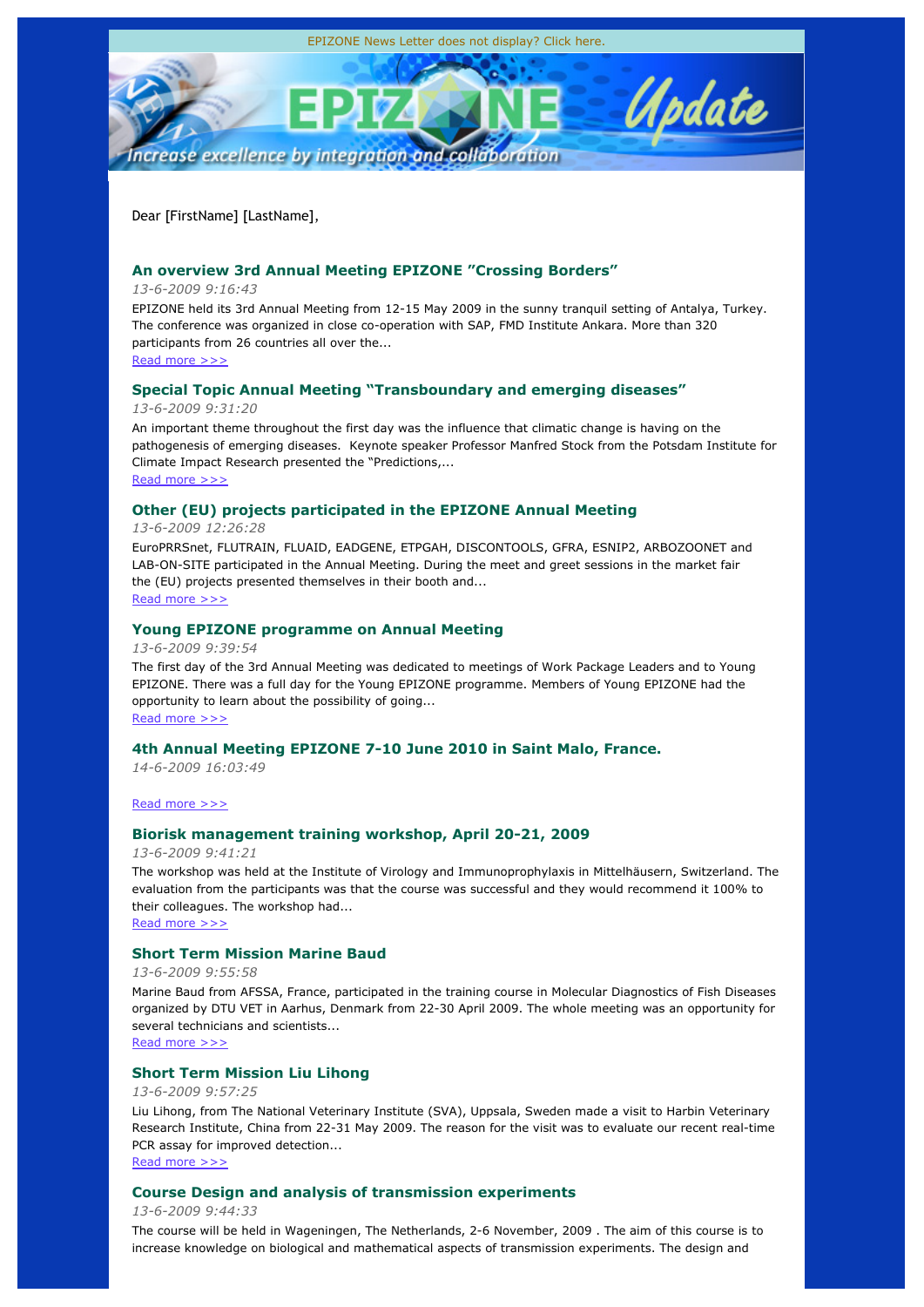(statistical) analysis of transmission...

Read more >>>

# **EPIZONE 2 days Training Course in Science Communications**

*13-6-2009 9:46:20*

Training Course in Science Communications will be held in Aarhus, Denmark, October 28-30, 2009. Why? Transforming complicated research results into clear messages that can be communicated outside the research community is a skill that does not come...

Read more >>>

Your news item for the next EPIZONE update is most welcome. Please submit via:

EPIZONE update News gathering

Contact information: E-mail:epizone.cvi@wur.nl www.epizone-eu.net

EPIZONE is the Network of Excellence for Epizootic Disease Diagnosis and Control, supported by funding under the Sixth Research Framework Programme of the EU.

To unsubscribe for the EPIZONE Update please send an e-mail to: epizone.cvi@wur.nl

Copyright (C) 2008 EPIZONE All rights reserved.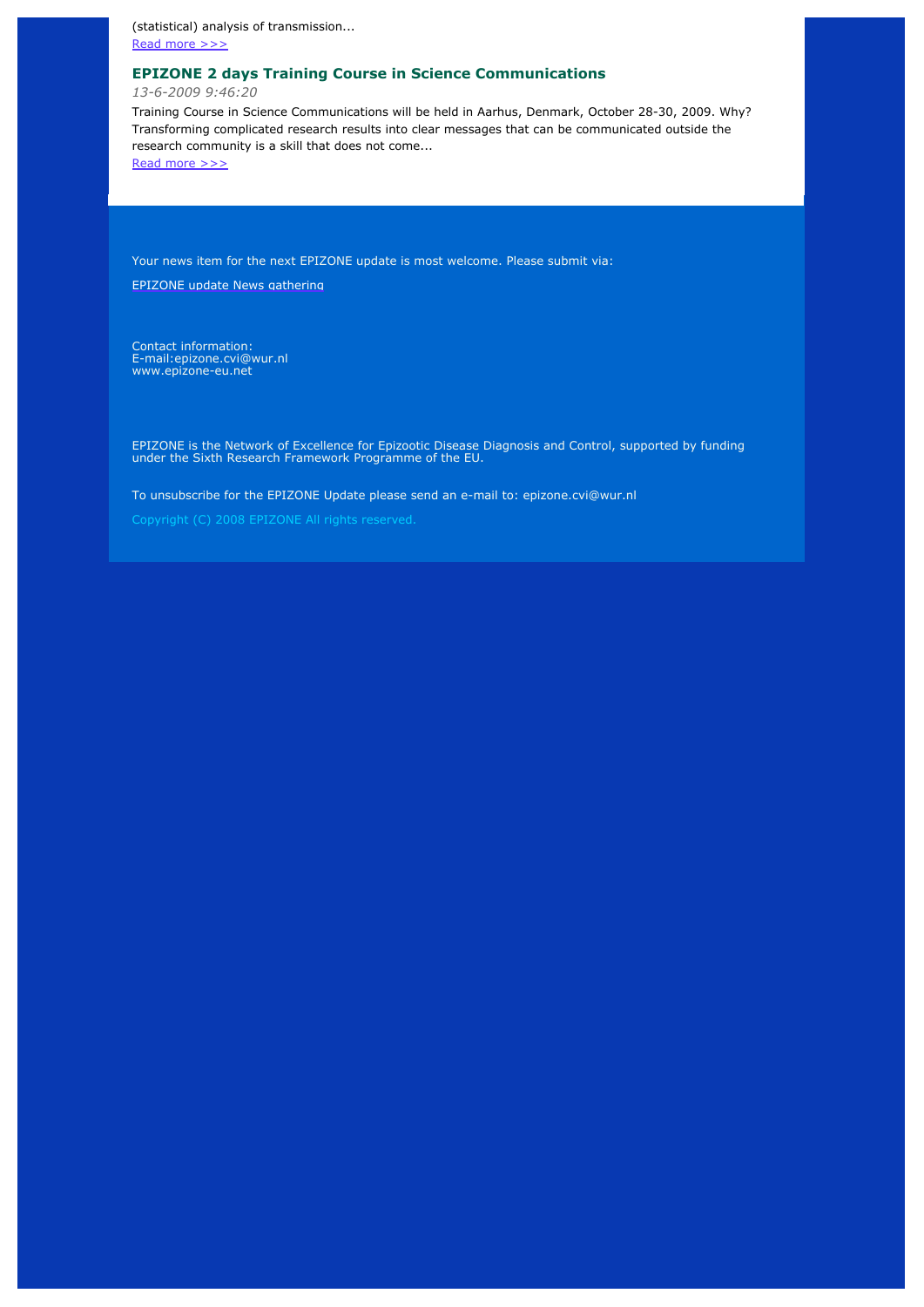## **An overview 3rd Annual Meeting EPIZONE "Crossing Borders"**

EPIZONE held its **3rd Annual Meeting** from 12-15 May 2009 in the sunny tranquil setting of Antalya, Turkey. The conference was organized in close co-operation with SAP, FMD Institute Ankara. More than 320 participants from 26 countries all over the world attended this meeting; EPIZONE members, members from 10 other (EU) projects, scientists, sponsors and other stakeholders from outside the network. 217 abstracts were submitted, and during the meeting 48 oral presentations were given and 150 poster presentations were set up on the market fair. As is the case with all EPIZONE meetings, it was multi-focused and covered recent developments, See programme. Abstract book is available on the website as download

### **13 May**

This international annual meeting, entitled "Crossing Borders", was opened 13th May in the "Welcome session" by **Professor Wim van der Poel,** Central Veterinary Institute of Wageningen UR (CVI)*,* the coordinator of EPIZONE, and **Dr Isabel Minguez Tudela**, Scientific Officer EPIZONE, Research Directorate General, Directorate of Biotechnology, Agriculture, Food of the European Commission.

**Dr Francisco Javier Reviriego Gordejo**, European Commission, Health & Consumers Directorate General (DG SANCO) as special guest delivered a speech entitled: "Transboundary and emerging diseases in context of the new EU Animal Health Strategy". He spoke about the New EU Animal Health Strategy 2007-2012, introduced in 2007 under the slogan "Prevention is Better than Cure".

Because of the slogan "Crossing Borders" the meeting was focused 1 day, 13th May, on the special topic "**emerging and transboundary diseases**", such as Bluetongue, West Nile disease, and Avian Influenza which are increasingly becoming a greater threat, particularly within Northern Europe. Keynote speaker **Professor Manfred Stock** from the Potsdam Institute for Climate Impact Research presented the **"**Predictions, projections, and perspectives of climate change**"** in which he carefully described the difficulty of forecasting the exact effect that climate change would have on individual local regions. The afternoon session was opened by **Dr Louis Rodriquez** with the keynote lecture 'The Role of the Leader Protein of Footand-Mouth Disease Virus as a Virulence Factor'**.** Unfortunately, Dr Marvin Grubman was not able to attend the meeting but, his colleague, gave the keynote presentation instead. He described the work done with the leader protein (Lpro) of foot-and-mouth disease virus (FMDV) by Dr Grubman and his co-workers at the Plum Island Animal Disease Center, USA.

#### **14 May**

On 14th May there was a morning session on the topic **"Epizootic diseases of pig and poultry**". The day's first presentation was by keynote speaker Ankara University **Professor Aykut Ozkul,** "Life threatening Crimean Congo Haemorrhagic Fever in Turkey: Characteristics, Epidemiology and Future Perspectives'. The presentation contained a detailed description of the epidemiology and ongoing research into the life threatening tick-borne Crimean

### Congo Haemorrhagic Fever in Turkey.

The afternoon session on **"Epizootic diseases of ruminants"** started with the keynote speakers **Dr. Geneviève Libeau**, Centre de coopération Internationale en Recherche Agronomiqui pour le Développement, and **Ashley Banyard**, VLA Weybridge, titled 'Peste des petits ruminants virus (PPRV): Application of molecular technologies to understanding and controlling the disease' Dr. Libeau described the Lineage 4 PPRV epidemic in Morocco from July to November 2008 and the successful emergency vaccination program which was implemented there. Ashley Banyard was formerly involved on reverse genetics of morbilliviruses at IAH Pirbrigth, in the Tom Barret's group. He spoke in length of the ongoing research into Rinderpest and the development of effective emergency vaccines.

### **13 and 14 May**

In addition parallel sessions were held on 13<sup>th</sup> and 14<sup>th</sup> of May with oral presentations on the **EPIZONE Themes: Diagnostics, Vaccine development, Risk Assessment and Epidemiology and Surveillance.**

There was a market fair with the EPIZONE posters, with booths of our sponsors, (EU) projects and a EPIZONE booth. During the **meet and greet sessions** in the market fair the (EU) projects presented themselves by giving a presentation of their project.

### **12 and 15 May**

On Tuesday 12 May, many EPIZONE work package meetings were held and (EU) project meetings, and there was a Young EPIZONE programme. For the first time we invited other (EU) projects to present themselves and gave them the opportunity to organize meetings. On Friday (15 May) there were 2 open sessions/workshops organized: a GFRA workshop and an ARBO-ZOONET: WNV and CCHFV BTV Epidemiology (IC 6.6).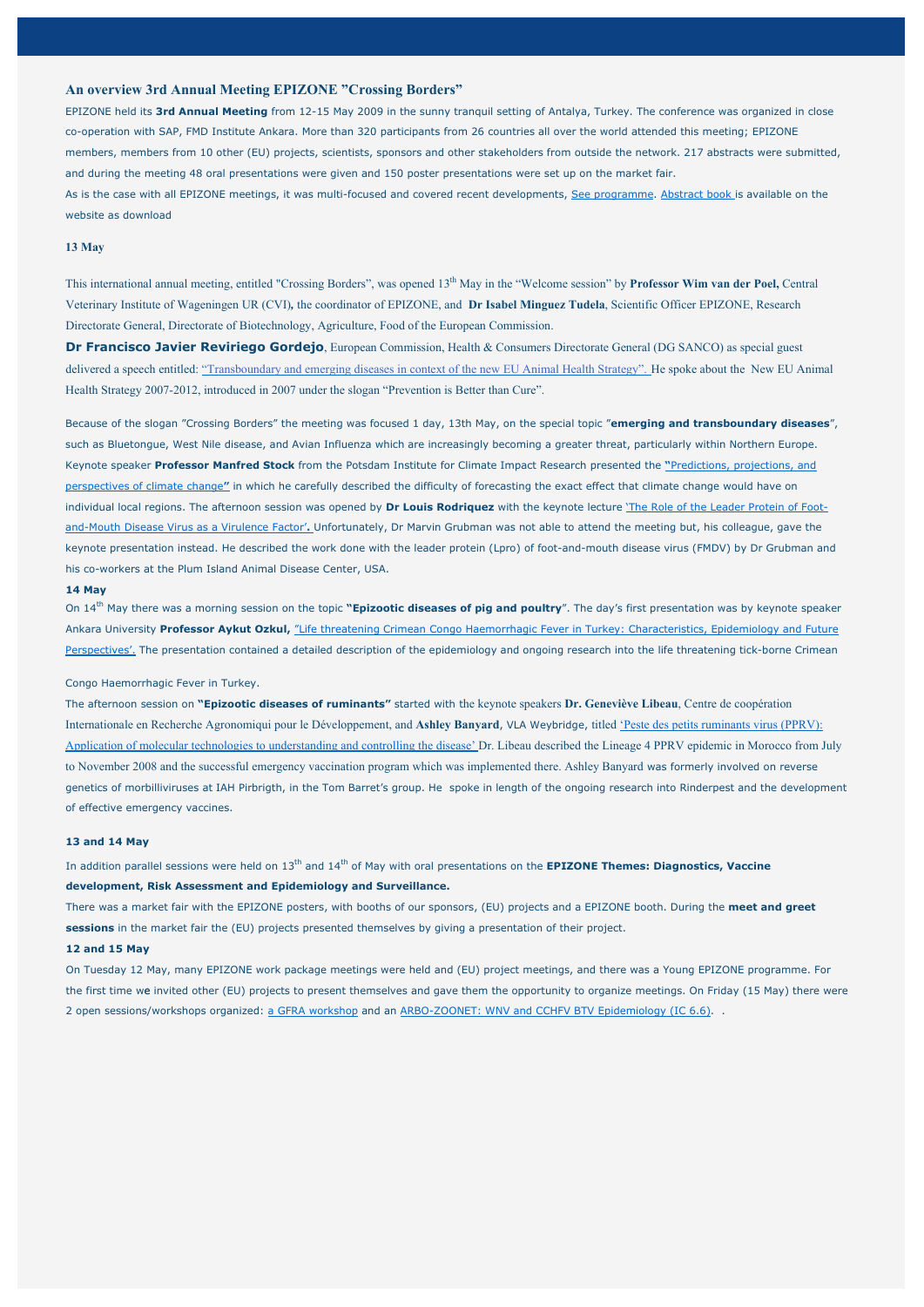### **Special Topic Annual Meeting "Transboundary and emerging diseases"**

An important theme throughout the first day was the influence that climatic change is having on the pathogenesis of emerging diseases**.** Keynote speaker **Professor Manfred Stock** from the Potsdam Institute for Climate Impact Research presented the "Predictions, projections, and perspectives of climate change" in which he carefully described the difficulty of forecasting the exact effect that climate change would have on individual local regions. Oral presentations followed. **Ides Boone** started with a presentation on prioritization of indicators to monitor animal health effects due to climate change. **Mariano Domingo** presented evidence of recent Rift Valley Fever virus circulating in Mayotte, a French island in the Indian Ocean. **Ana Moreno** from the Instituto Zooprofilattico Sperimentale in Lombardia and **Emilia Romagna** described the surveillance and research results obtained during the West Nile virus outbreak in Northern Italy last year. These demonstrated a very high degree of homology with strains isolated in France in 2004 and Spain in 2007. From Denmark **Preben Willeberg** described the results of the study to quantify the time-space clustering of highly pathogenic avian influenza outbreaks in wild birds reported in Denmark in 2006, and **Ase Uttenthal** presented Achievemment and dissemination of the LAB-ON-SITE project of the EC, novel trends to combat the transboundary animal diseases.

Afternoon session was opened by **Dr Louis Rodriquez** with the keynote lecture 'The Role of the Leader Protein of Foot-and-Mouth Disease Virus as a Virulence Factor'. He described the work done with the leader protein (Lpro) of foot-and-mouth disease virus (FMDV) by Dr Grubman and his coworkers at the Plum Island Animal Disease Center, USA.

**Helen Guis** presenting research from the University of Liverpool, demonstrated the effect that climatic change had on bluetongue transmission in Europe. Given its geographical location and favourable climate, Italy was the first country in which Bluetongue and West Nile disease was noted. Not only had the increase in temperature allowed for higher virus replication but it had also allowed for the northward expansion of the Afro-Asian midge Culicoides imicola. Importantly, the Bluetongue virus has now also involved indigenous European Culicoides vector species in northern and eastern Europe.

**Gill De Deken** had a presentation on Micro-arrays as a molecular identification tool for possible BTV-8 vectors. Belgium started a national vector monitoring progranmme after the 2006 outbreak of bluetongue virus serotype 8 (BTV-8). **Stephanie Galleau** demonstrated the effectiveness of vaccination on transplacental transmission of BTV-8. 40% of the BTV-8 contaminated cows gave birth to RT-PCR positive calves. In contrast immunization of the pregnant dams with the tested vaccine appears to have completely prevented transplacental contamination of the calves. **Mahesh Kumar** was able to demonstrate the effectiveness of vaccines in combating epidemiological outbreaks using the West Nile disease epidemic in the United States as a model. The whole virus vaccine manufactured by Fort Dodge and now approved for use throughout the EU, achieved a 94% efficacy during this outbreak. Other presentations on the day included a description by **Barbara Thuer** of a novel bluetongue virus detected in goats from Switzerland which has been named Toggenburg orbivirus (TOV).

**Piet van Rijn** had a presentation about the bluetongue virus serotype 6 (BTV-6) in the Netherlands, and another presentation on bluetongue, held by **Andreas Froehlich**, concerned the evaluation of the Monitoring and Surveillance System of the European Union. See abstract book for abstracts all oral presentations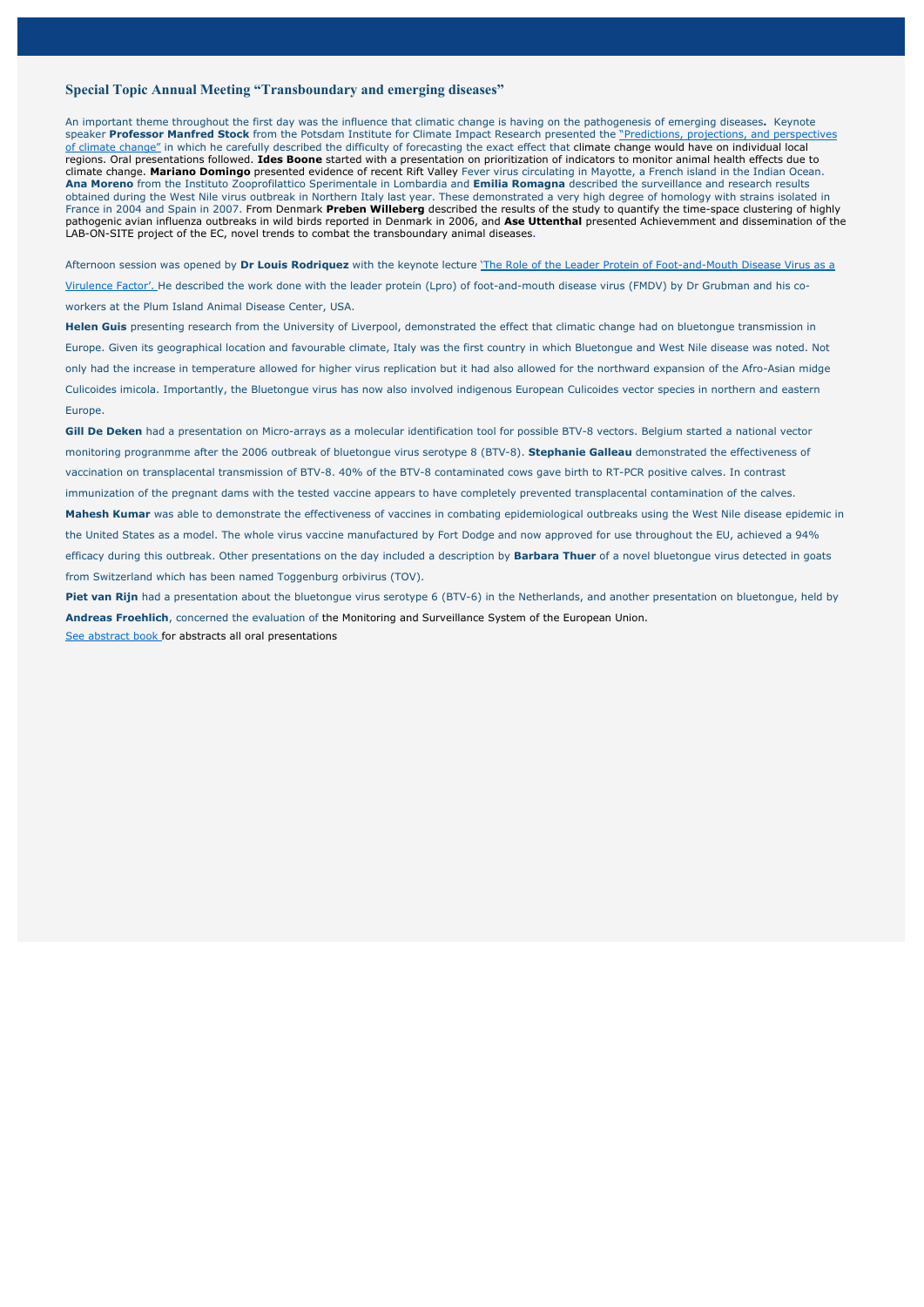## **Other (EU) projects participated in the EPIZONE Annual Meeting**

EuroPRRSnet, FLUTRAIN, FLUAID, EADGENE, ETPGAH, DISCONTOOLS, GFRA, ESNIP2, ARBOZOONET and LAB-ON-SITE participated in the Annual Meeting. During the meet and greet sessions in the market fair the (EU) projects presented themselves in their booth and by giving a presentation of their project.

#### **Presentations (EU) projects in the market fair.**

**13 May morning:** *Tahar Ait-Ali:* Introduction to EuroPRRSnet.

*Cyril Gay:* Global Foot-and-Mouth Disease Research Alliance (GFRA): Future Goals and Direction.

**13 May afternoon:** *Gaëlle Kuntz-Simon:* Introduction to ESNIP2.

*Keith Sumption:* EUFMD, netspertise and FMD control: maintaining regional expertise needs a global network solution.

**14 May morning:** *Michèle Bouloy:* Introduction to ARBO-ZOONET. *William Dundon:* FLUAID – "Project achievements.

**14 May afternoon:** *Declan O'Brien:* Introduction to DISCONTOOLS and ETPGAH. *Mari Smits:* EADGENE overview and results.

**Friday,15 May**, there were 2 open sessions/workshops organised: a GFRA workshop, summary and programme, and an ARBO-ZOONET: WNV and CCHFV BTV Epidemiology (IC 6.6) meeting , summary and programme.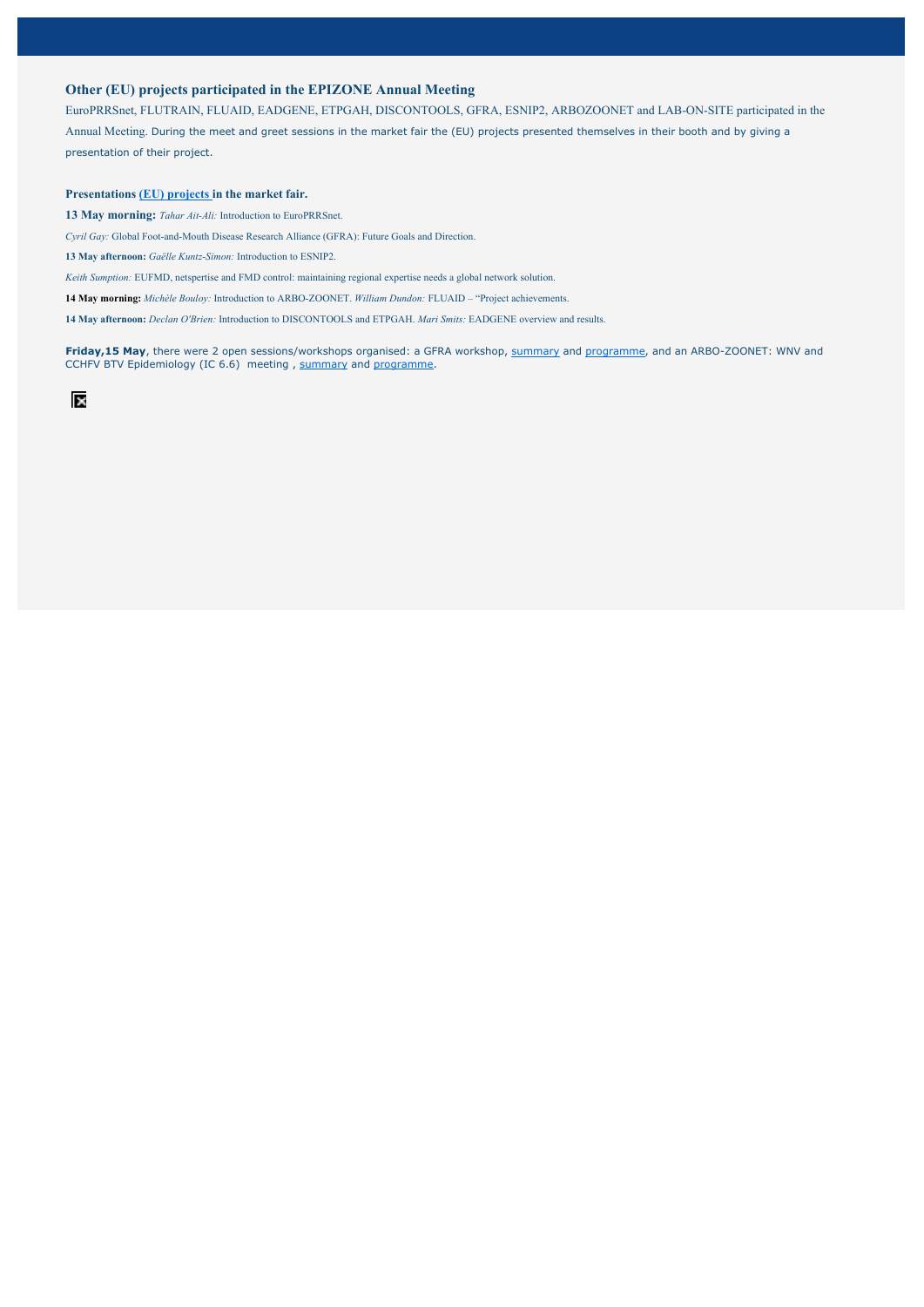## **Young EPIZONE programme on Annual Meeting**

The first day of the 3<sup>rd</sup> Annual Meeting was dedicated to meetings of Work Package Leaders and to Young EPIZONE. There was a full day for the Young EPIZONE programme. Members of Young EPIZONE had the opportunity to learn about the **possibility of going on a short-term mission** in another lab from the lips of the same people that took advantage of this excellent break.

Furthermore, companies from around the world, **Merial, IDEXX, QIAGEN, Fort Dodge and Irish Equine Centre, gave presentations** about their company's infrastructure, mission and career opportunities, which gave Young EPIZONE participants a good opportunity to learn more, and consider their career prospects after the end of their Ph.D.s/Post-Docs.

In addition, **Dr. Piet van Rijn headed an excellent networking exercise** simulating the Netherlands Bluetongue outbreak of 2008. The exercise provided all of us with the chance to think logically and quickly about the steps that should have been taken to contain the outbreak and to improve research and legislation, as well as to get to know each other better. Finally, **a presentation workshop** provided members with feedback and helped them improve their presentation skills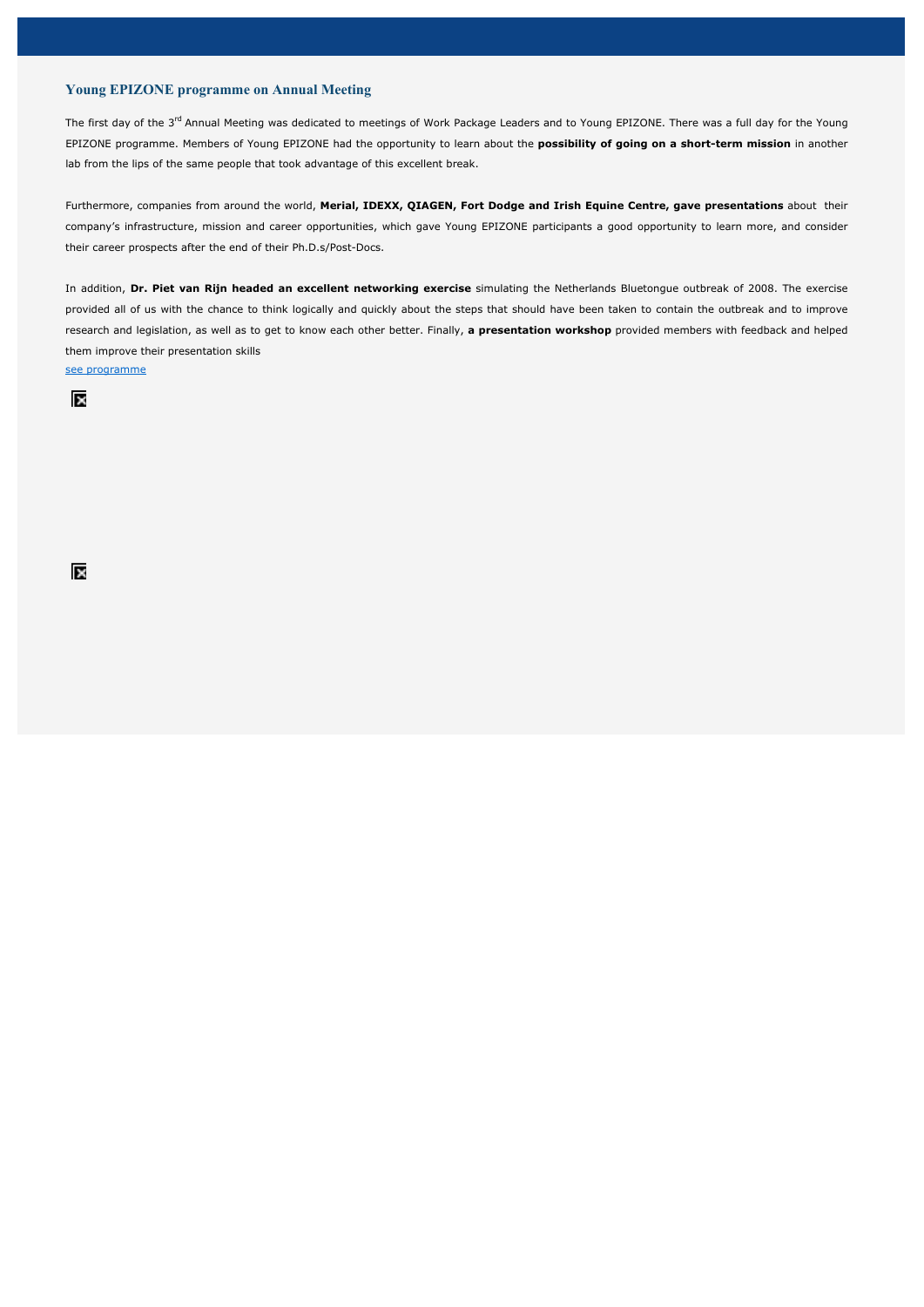## **4th Annual Meeting EPIZONE 7-10 June 2010 in Saint Malo, France.**

### **4th Annual Meeting entitled "Bridges to the Future" will be held from 7-10 June 2010 in Saint Malo, France.**

Further information can be found on www.epizone-eu.net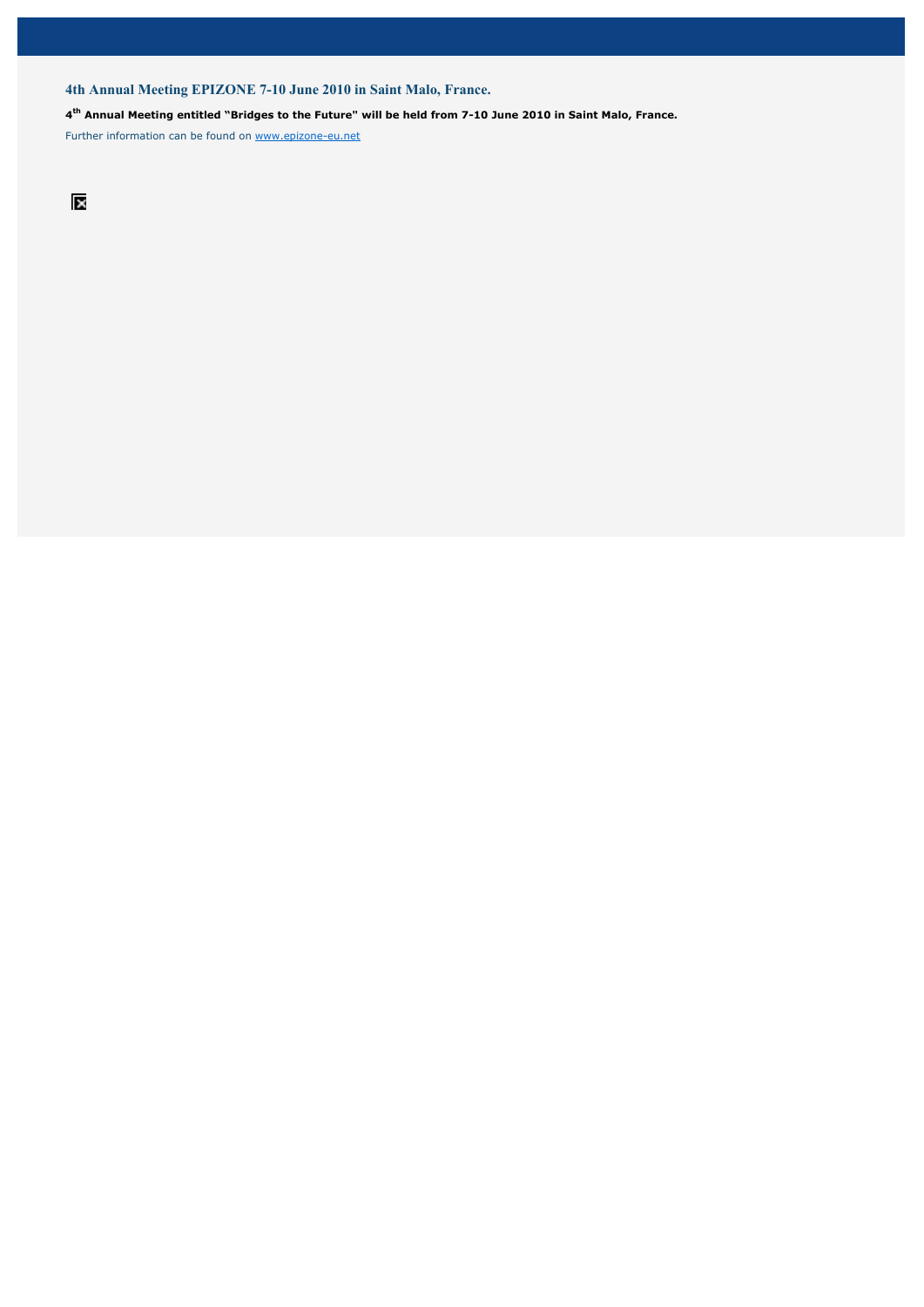## **Biorisk management training workshop, April 20-21, 2009**

The workshop was held at the Institute of Virology and Immunoprophylaxis in Mittelhäusern, Switzerland. The **evaluation** from the participants was that the course was successful and they would recommend it 100% to their colleagues.

#### **The workshop had the following objectives**:

•Acquisition of knowledge on biosafety and biosecurity aspects of highly contagious animal diseases •Gaining insights in principles and methods underlying risk assessment for activities involving highly contagious animal diseases (laboratory activities and animal experiments)

•Getting particulars on technical, organisational and personal safety measures for work with highly contagious animal diseases.

**The first part of the workshop** was dedicated to presentations on different important animal diseases such as food-and mouth disease, avian influenza and other zoonotic disease. **The second part of the workshop** involved group work (case study) looking at the principles and methods underlying risk assessment for activities involving hazardous biological materials involving animal experiments. The case study approach was used to allow participants to work in smaller groups and to develop and understand the process of risk assessment as it relates to biosafety. Participants were split into two groups. Both groups visited the high containment laboratory to gain an inside view of such facilities and the safety measures in place.

The target audience were PhD students or postdocs who wanted to learn more about risk assessment for laboratory activities involving highly contagious animal diseases and who wanted to learn more about safety measures in high containment facilities.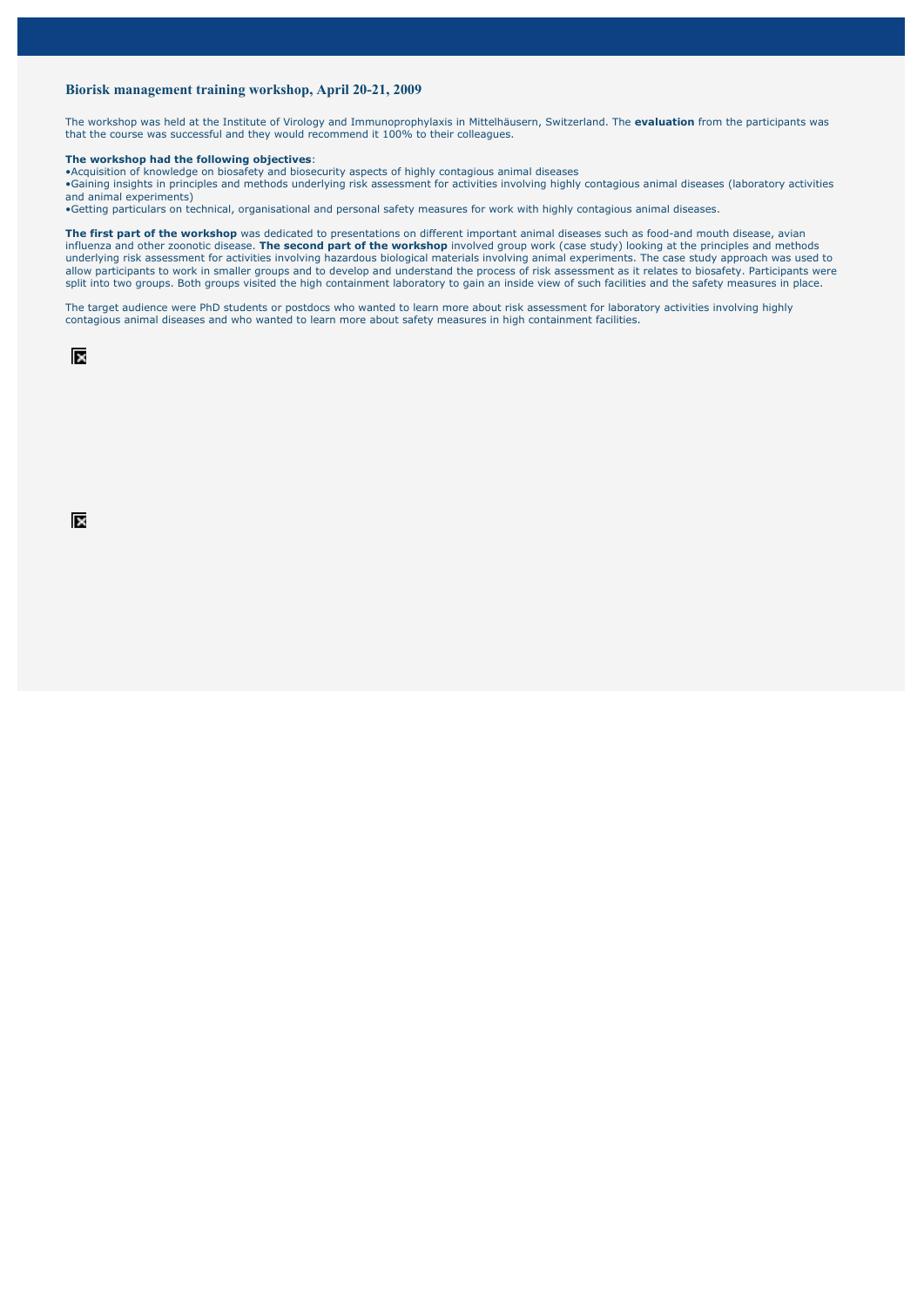## **Short Term Mission Marine Baud**

Marine Baud from AFSSA, France, participated in **the training course in Molecular Diagnostics of Fish Diseases** organized by DTU VET in Aarhus, Denmark from 22-30 April 2009.

The whole meeting was an opportunity for several **technicians and scientists** from different European laboratories to share their bench experiences for fish virus diagnosis. "**My main objective** was to obtain protocols and methods from the host laboratory to detect some important fish viruses by qPCR. A second objective was to exchange experiences and discuss advantages and disadvantages of other more conventional molecular methods for several fish virus genotyping (for instance direct sequencing of PCR products versus cloning). Both objectives were fulfilled during the period".

"First of all, it must be mentioned that the training was perfectly organized in all aspects by the host team, with great conviviality. **The atmosphere was clearly conducive to the exchange of experiences, tips and methods**. The planned diagnostic experiments were all performed and discussed openly between participants. Many discussions were related with the type of controls to perform (positive and negative), particularly with qPCR, to avoid both false negatives and positives samples. More generally, the validation of methods was largely discussed between partners. An interesting part concerned the open database of strains of fish viral haemorrhagic rhabdoviruses: how to use this tool to obtain and deposit viral sequences associated with outbreaks. This tool should help us to identify strains of VHSV in future outbreaks in France and more generally to share between colleagues a unique database for VHSV surveillance".

"**I would recommend this short term mission program to everybody else**. Exchanging bench experiences with colleagues who confront the same difficulties is always of great interest. All diagnostic teams face problems of contaminations, sensitivity thresholds, yield of macromolecules, kits efficiency, etc. It seems crucial to share knowledge in these domains. In this respect, a 10 day meeting at the bench with only a few participants is much more productive than discussions in a congress or reading documents. This meeting was invaluable allowing discussion of crucial experimental details".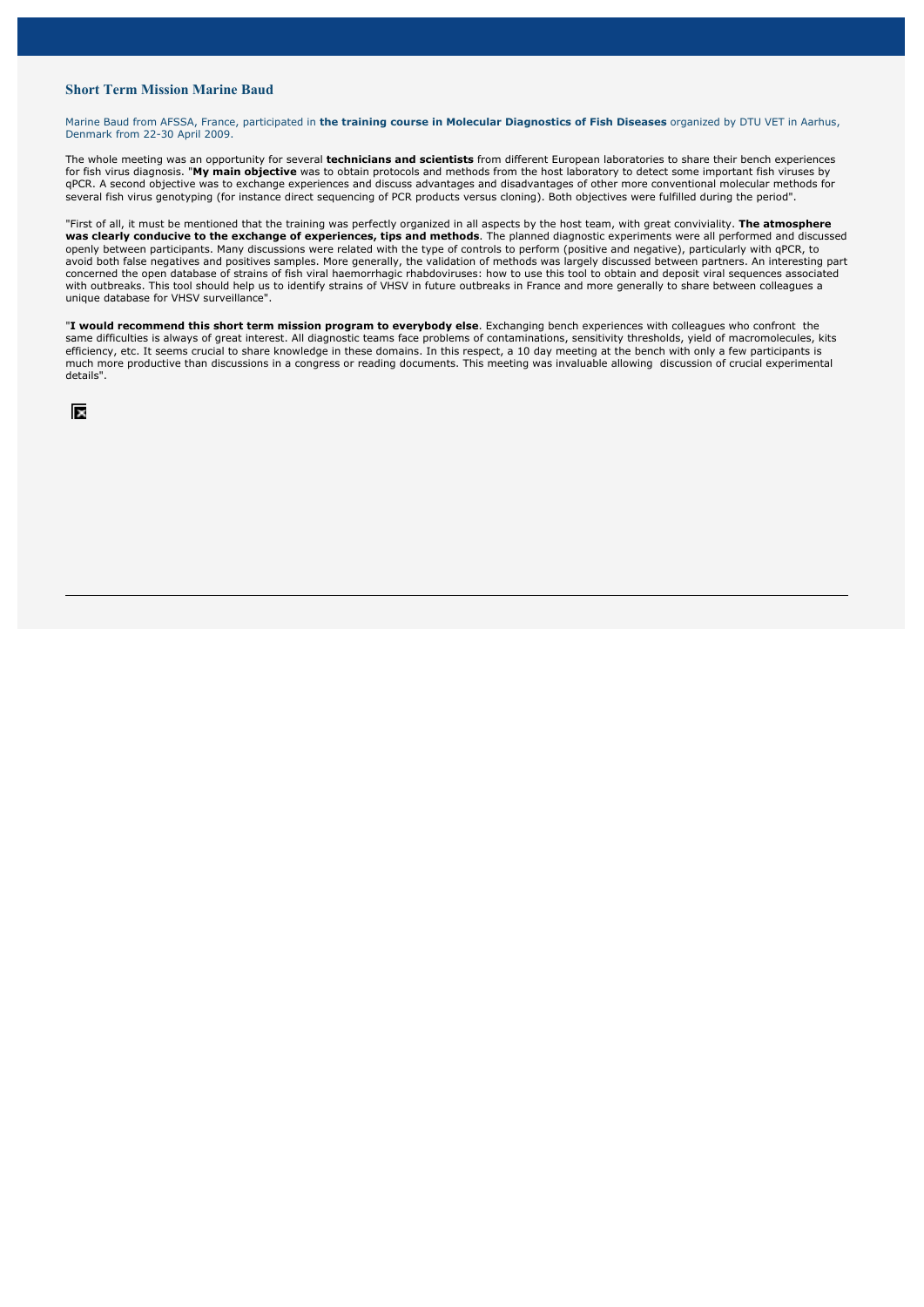## **Short Term Mission Liu Lihong**

Liu Lihong, from The National Veterinary Institute (SVA), Uppsala, Sweden made a visit to Harbin Veterinary Research Institute, China from 22-31 May 2009.

**The reason for the visit** was to evaluate our recent real-time PCR assay for improved detection of classical swine fever virus (CSFV) using primer-probe energy transfer (PriProET) technology (Liu et al., 2009). The study itself was also supported by the EPIZONE workpackage 4.3 DIVA diagnostics.

"During my visit, I was able to perform evaluation of PriProET assay in a different platform using 50 CSFV samples at HVRI, and later transferred technology to HVRI. In the meantime, I was talking to different groups working with swine infectious diseases, e.g. CSF and PRRS. I thoroughly enjoyed the topics/areas that HVRI are currently working on. As each group focus on one disease, they could perform in-depth studies at different levels. Of those, molecular diagnostics and epidemiology of CSF have potential for further collaboration between us.

**The visit is so fruitful** and I truly recommend this short term mission to others".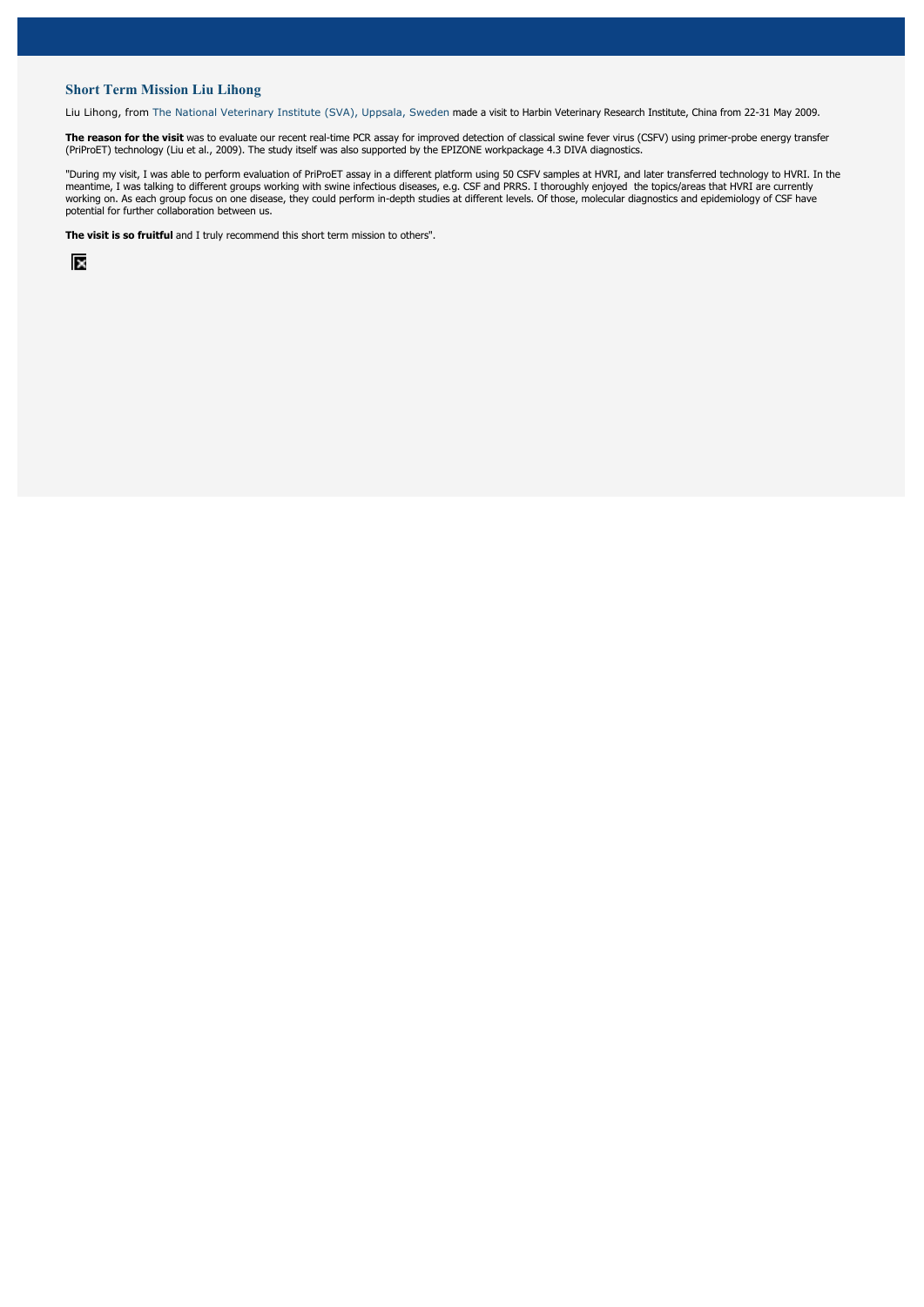## **Course Design and analysis of transmission experiments**

The course will be held **in Wageningen, The Netherlands, 2-6 November, 2009 .**

**The aim** of this course is to increase knowledge on biological and mathematical aspects of transmission experiments. The design and (statistical) analysis of transmission experiments are the main subjects. Following this course, the participant should be able to design, to do basic analyses and interpret the outcomes of transmission studies and to evaluate relevant literature.

### **Maximum of 20 students**

This course/workshop is primarily aimed at persons working in the field of veterinary microbiology, bacteriology, virology, and epidemiology who are interested in executing or are involved in (transmission) experiments with infectious diseases. The course is suitable for both Masters and PhD students. It is assumed that participants have knowledge about basic statistics and some experience using spreadsheet programme Microsoft Excel.

### **Contents**

Within this advanced course several aspects of transmission experiments will be dealt with.

This course consists of lectures, and intensively supervised computer practicals. Participants are required to bring their own laptops. Microsoft Excel must be installed on the laptop.

**For more information** about costs, preliminary programme and registration, click here.

**NOTICE ! registration form will be online week 26.**

Contact:P.L.(Phaedra) Eblé, WP-leader EPIZONE WP6.3, e-mail: phaedra.eble@wur.nl